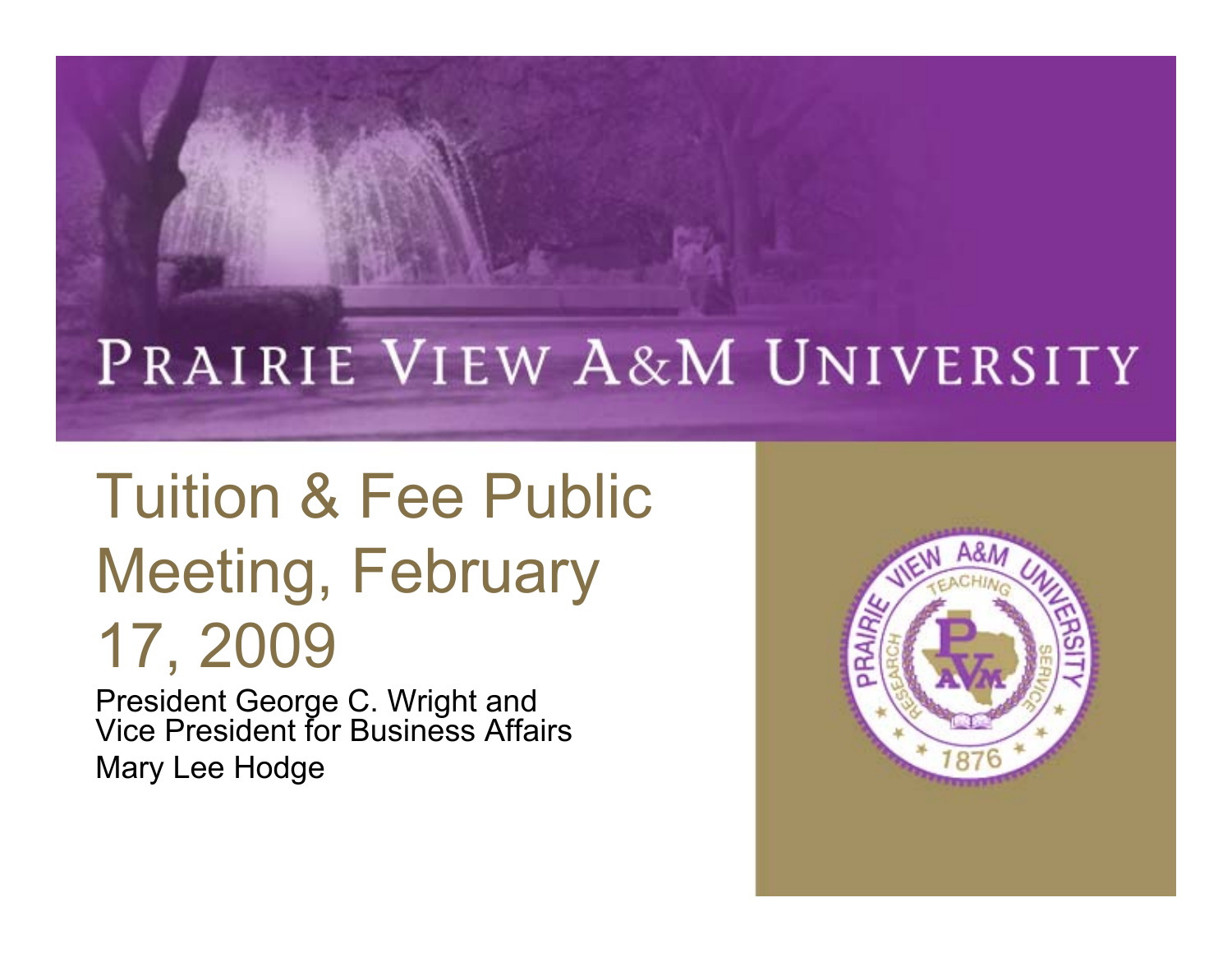# Tuition & Fee Agenda

- President's FY10 Tuition/Fee Philosophy
- FY10 Financial Environment
- University-Wide Fee Requests
- College/Department Specific Fee Requests
- Public Comment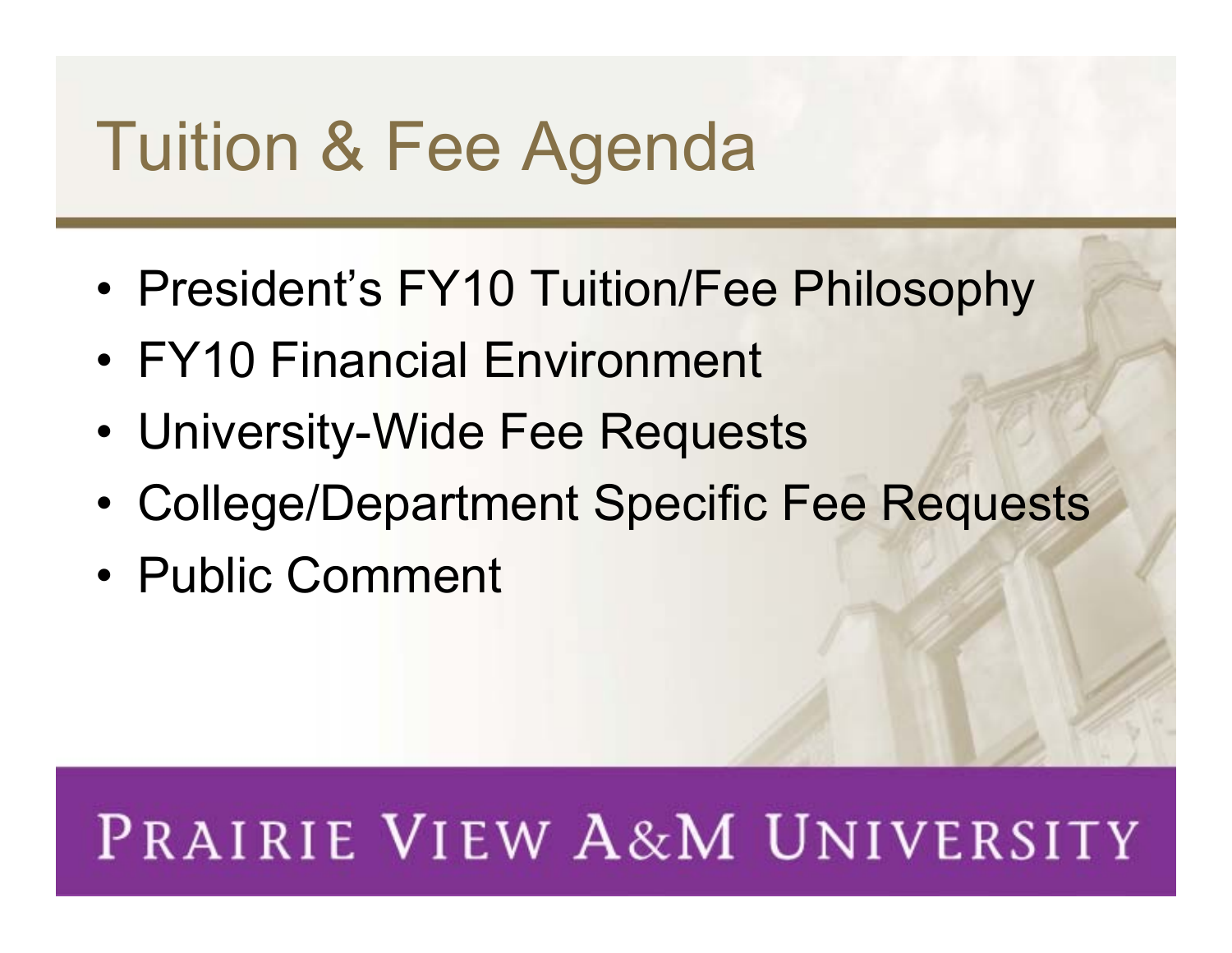## President Wright's FY10 Tuition and Fee Philosophy

- PVAMU students deserve a good education.
- Students can get a cheap education.
- But, there is no such thing as a good, cheap education.
- However, considering the state of the economy, President Wright believes that PVAMU must do its part to minimize increases as much as possible.
- His recommendations limit tuition and mandatory fee increases to the equivalent of saving \$25/month for a fall/spring, 12-SCH undergraduate student.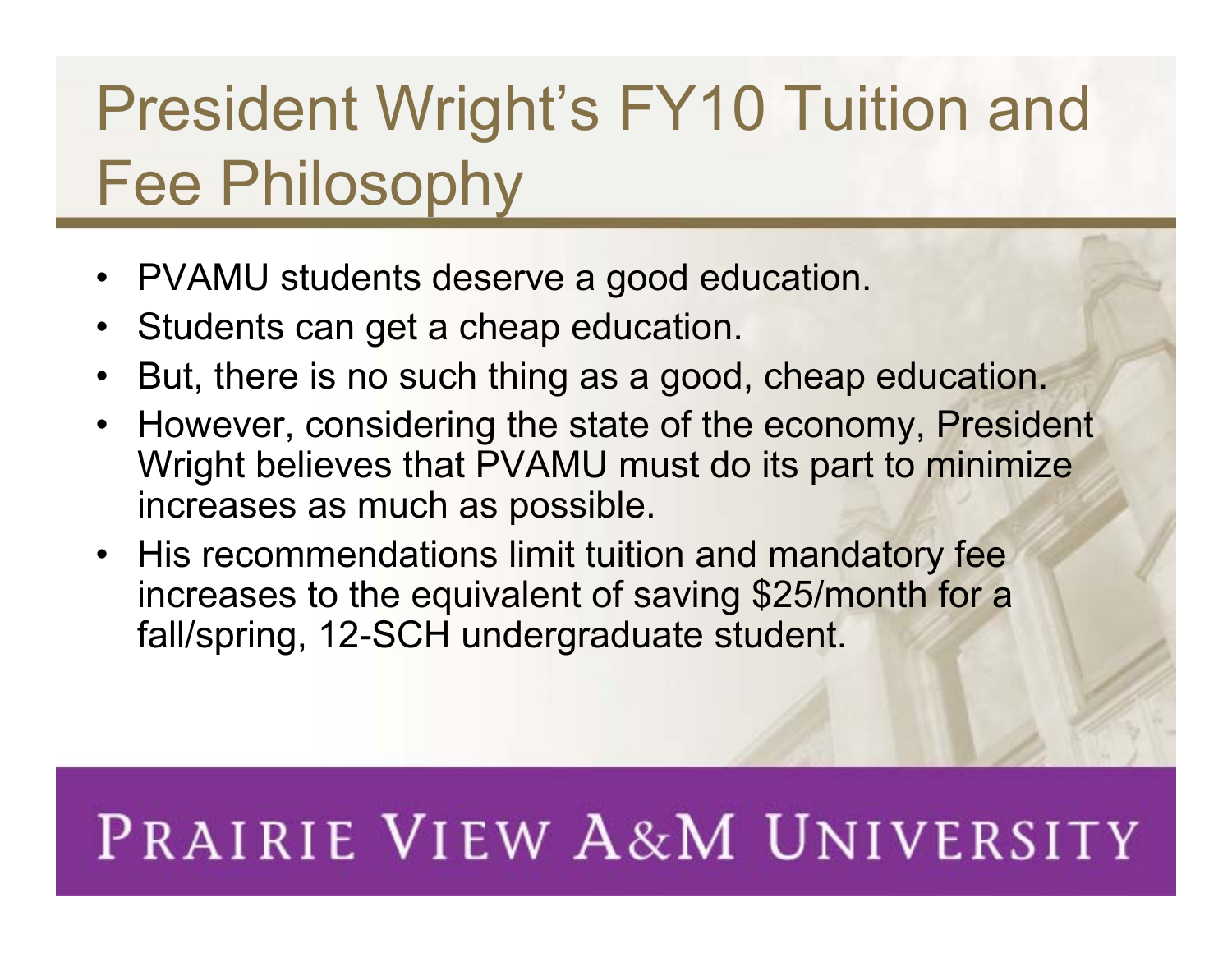# FY10 Financial Environment

- THERE ARE MANY BUDGET UNKNOWNS AT THIS POINT.
- 2009 legislative session is underway
	- Proposed bill shows a \$4,934,688 general revenue shortfall
	- \$518,216 is due to the expiration the remaining OCR funds
	- Net shortfall is estimated at \$4,416,472
	- Hold harmless funding has been requested but receipt of same is unknown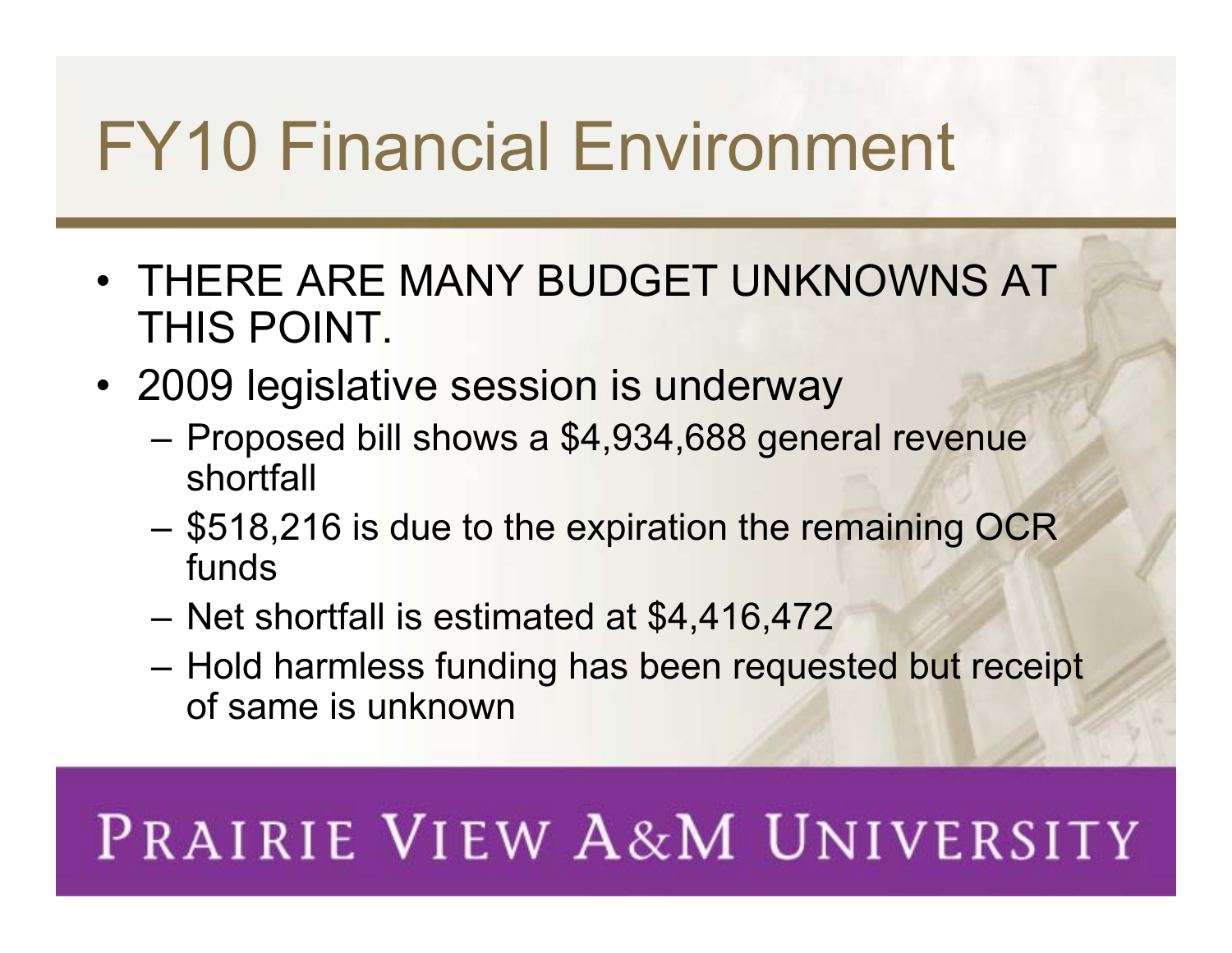## FY10 Financial Environment-**Continued**

- Other revenue stressors
	- PUF earnings are down about 1/3 and System Endowment earnings are down 27%. For FY10, it is hoped that our allocations will remain whole, but we expect reductions beginning in FY11.
	- Interest income earnings are down substantially to around 1%.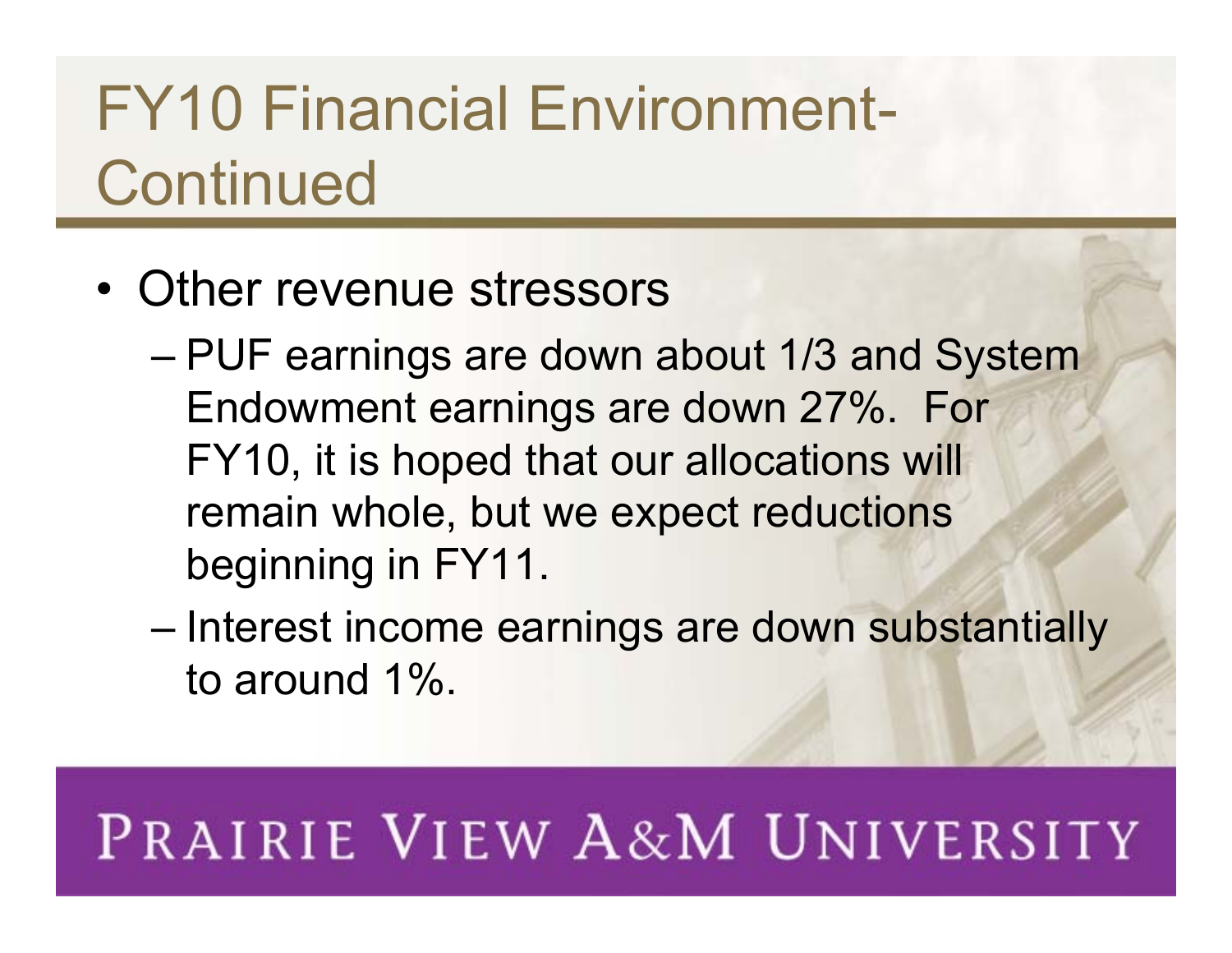## FY10 Financial Environment-**Continued**

- Costs have increased such as
	- Costs of supplies and materials
	- Costs of services we purchase
	- Public officer salaries and benefits to retain our security forces
- BUT we recognize that all of the cost increases cannot be passed on to PVAMU students.
- For instance, we will be cutting VP and Dean interest income allocations by 50% in FY10.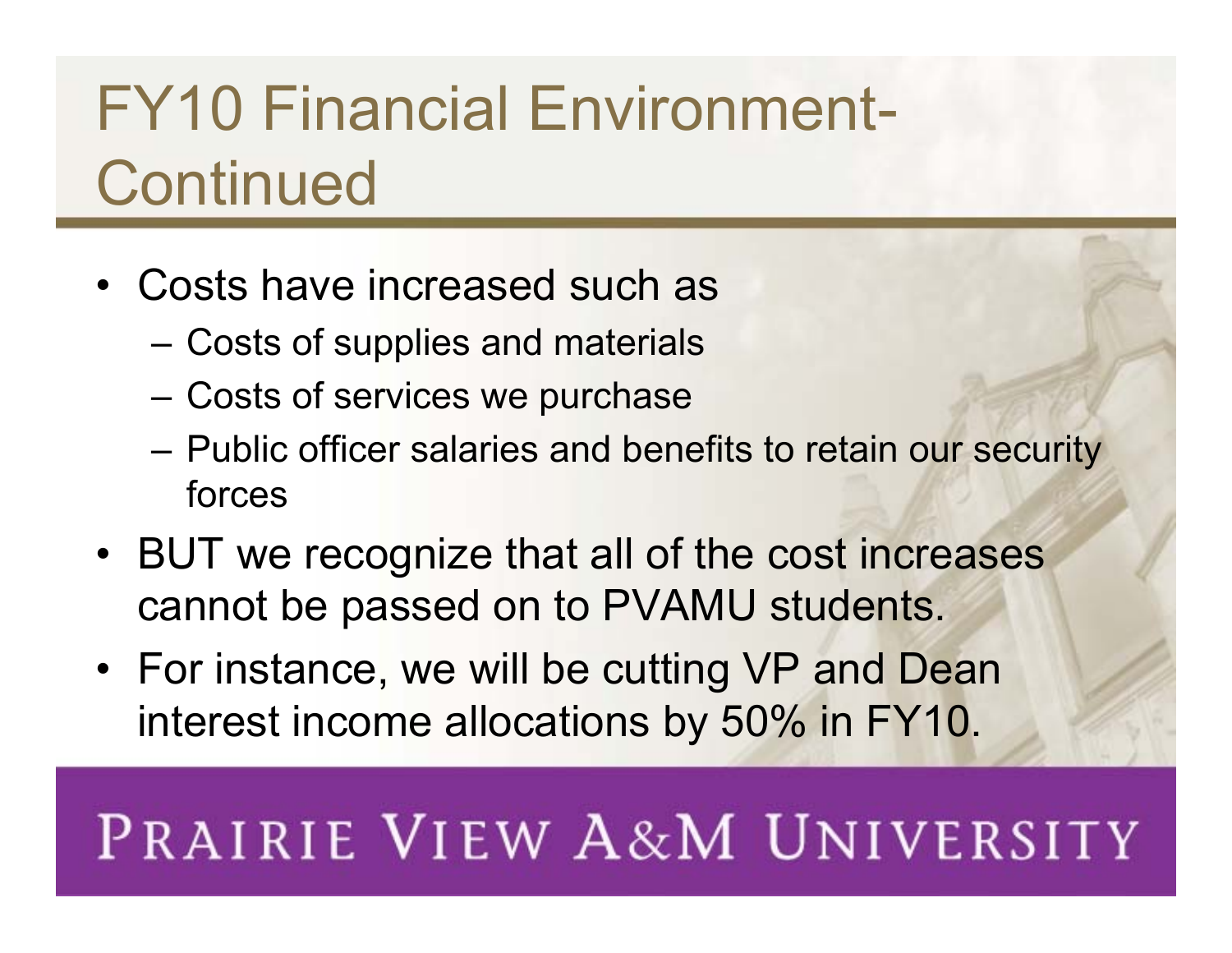# FY10 Designated Tuition

- Due to revenue uncertainties, the Texas A&M University System requires all components to submit a range
- PVAMU minimum is \$5.75-Amount we would like to charge
- PVAMU maximum is \$22.50-Amount of our projected shortfall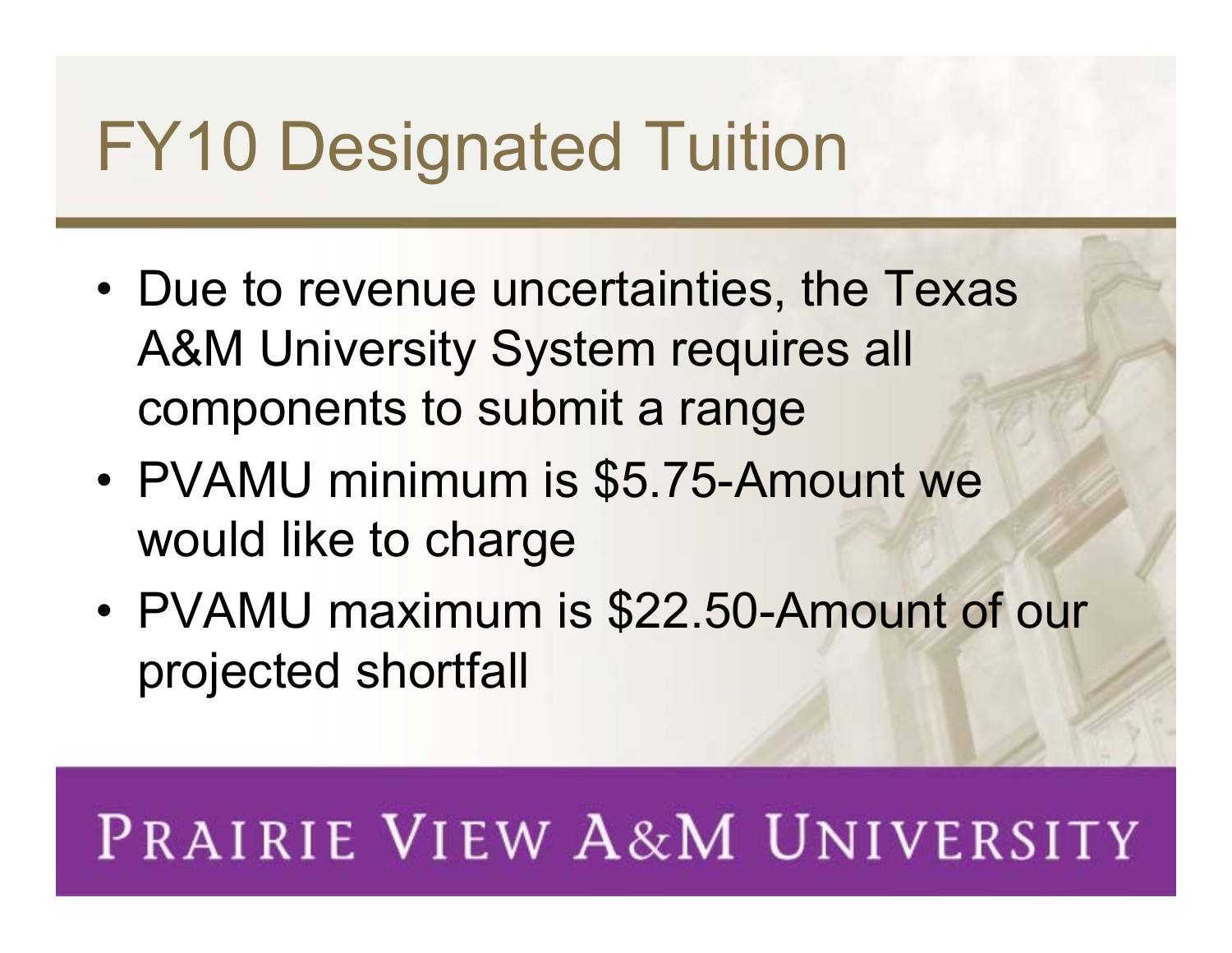#### Designed Tuition @ Preferred Rate of \$5.75/SCH

- 2% Merit Increase-If GR funding is restored, reserves will pay for most of the increase
- Fringe Benefits
- Financial Aid including Panther Promise

\$245,000

67,375

#### 750,000 \$1,062,375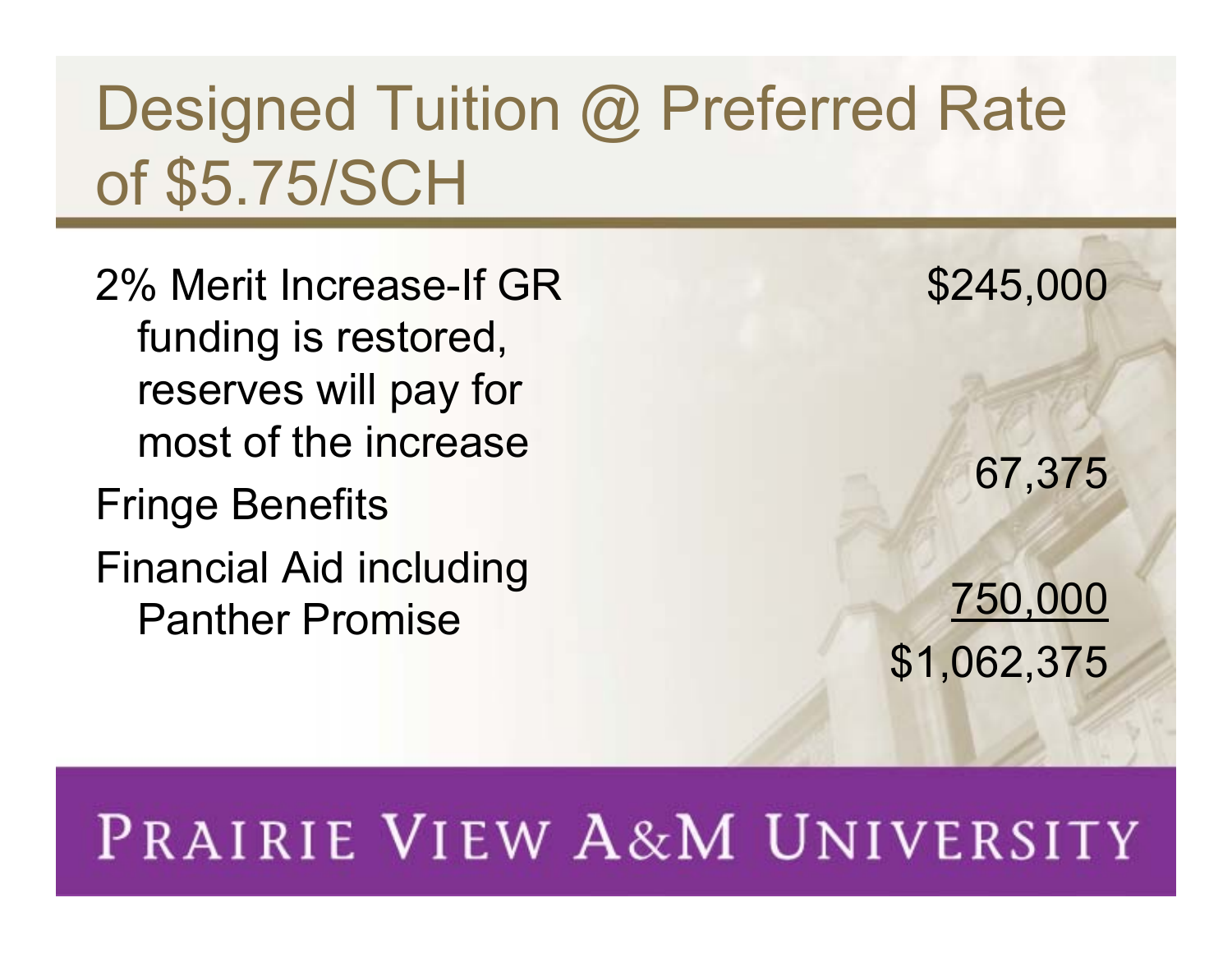#### Designed Tuition @ Maximum of \$22.50/SCH

2% Merit and Partial GR Restoration Fringe Benefits **Departmental Operations** Financial Aid including Panther Promise

\$2,200,000

605,000 275,000

832,500 \$3,912,500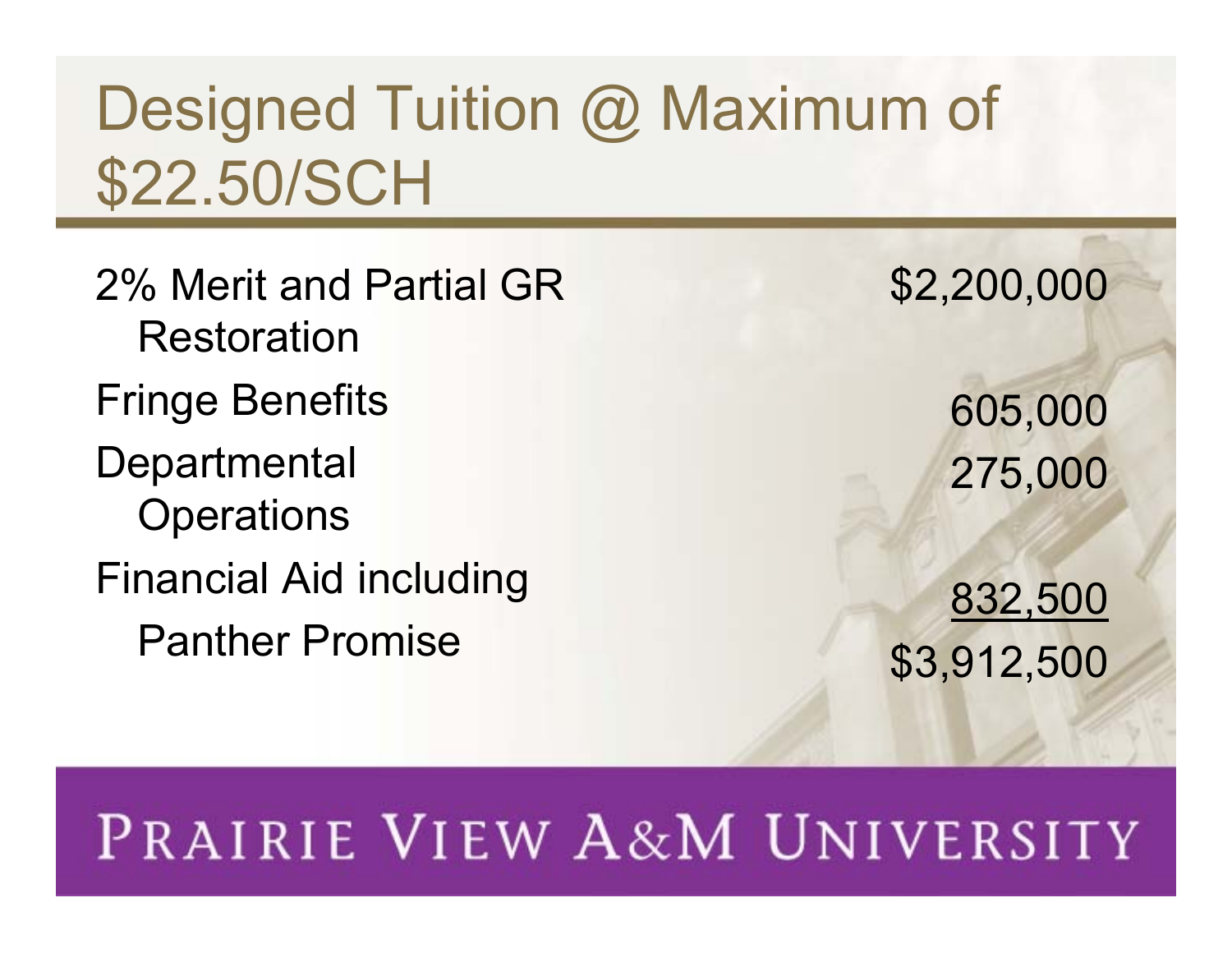#### University-Wide Fee Requests-Athletic Fee

- Department Request=\$2.60/SCH to fund:
	- Salaries and Fringe Benefits of \$146,625
	- Departmental Operating Cost Increases of \$45,000
	- Maintenance and Equipment of \$125,000
	- Scholarships of \$50,000
	- Medical Expenses and Supplies of \$12,000
- Limitation under President's FY10 Philosophy=\$0.50/SCH which would only fund an increase in scholarships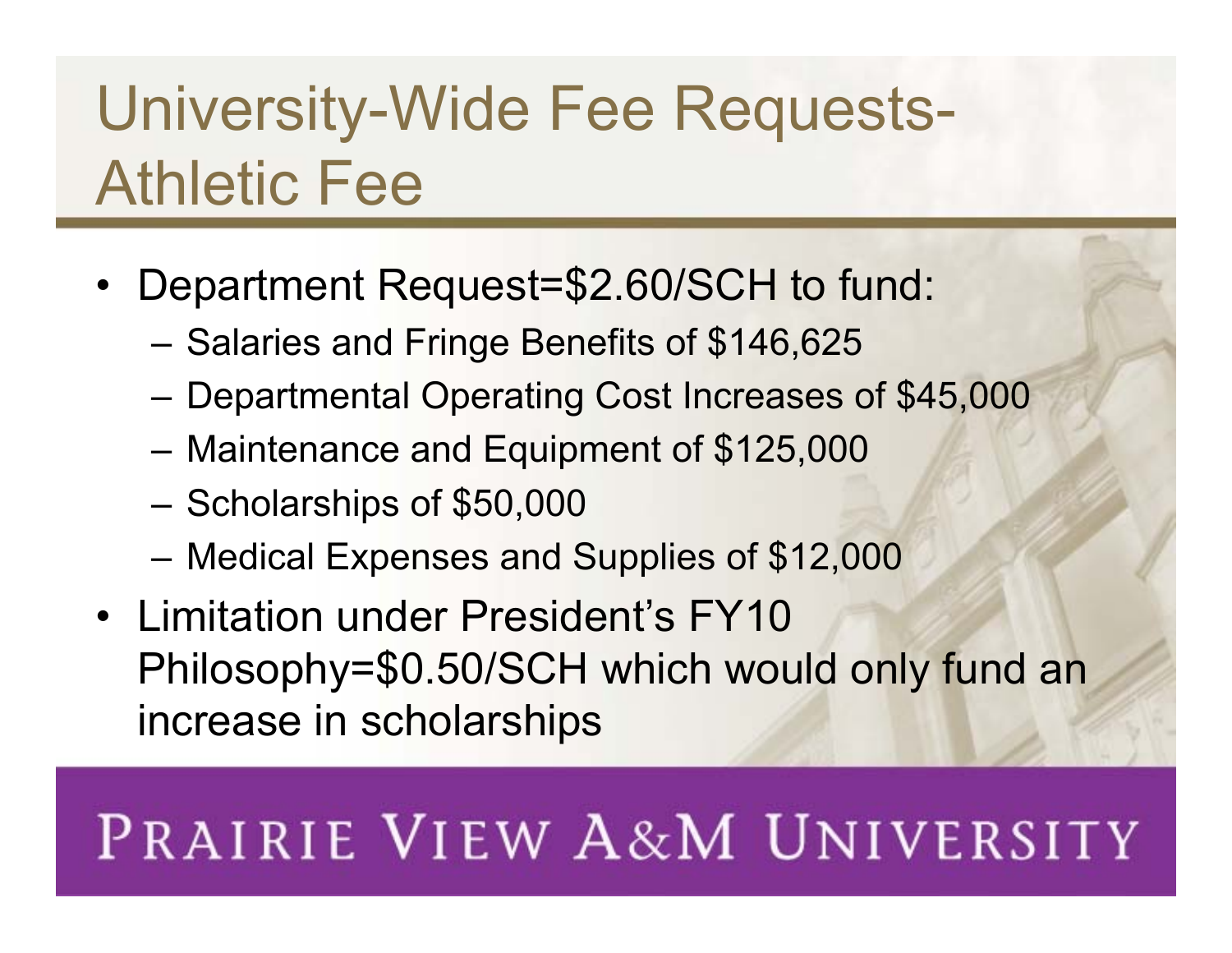## University-Wide Fee Requests-Financial Aid

- Call Center Fee @ \$50/Semester to fund outsourced call center operation to answer student calls and inquiries
- Financial Aid Advisement Fee @ \$30/Semester to fund additional staff, equipment, consulting fees, and departmental operating costs
- Limitation under President's FY10 Philosophy=One \$30/Semester Financial Aid Advisement Fee that could aspects of both fee requests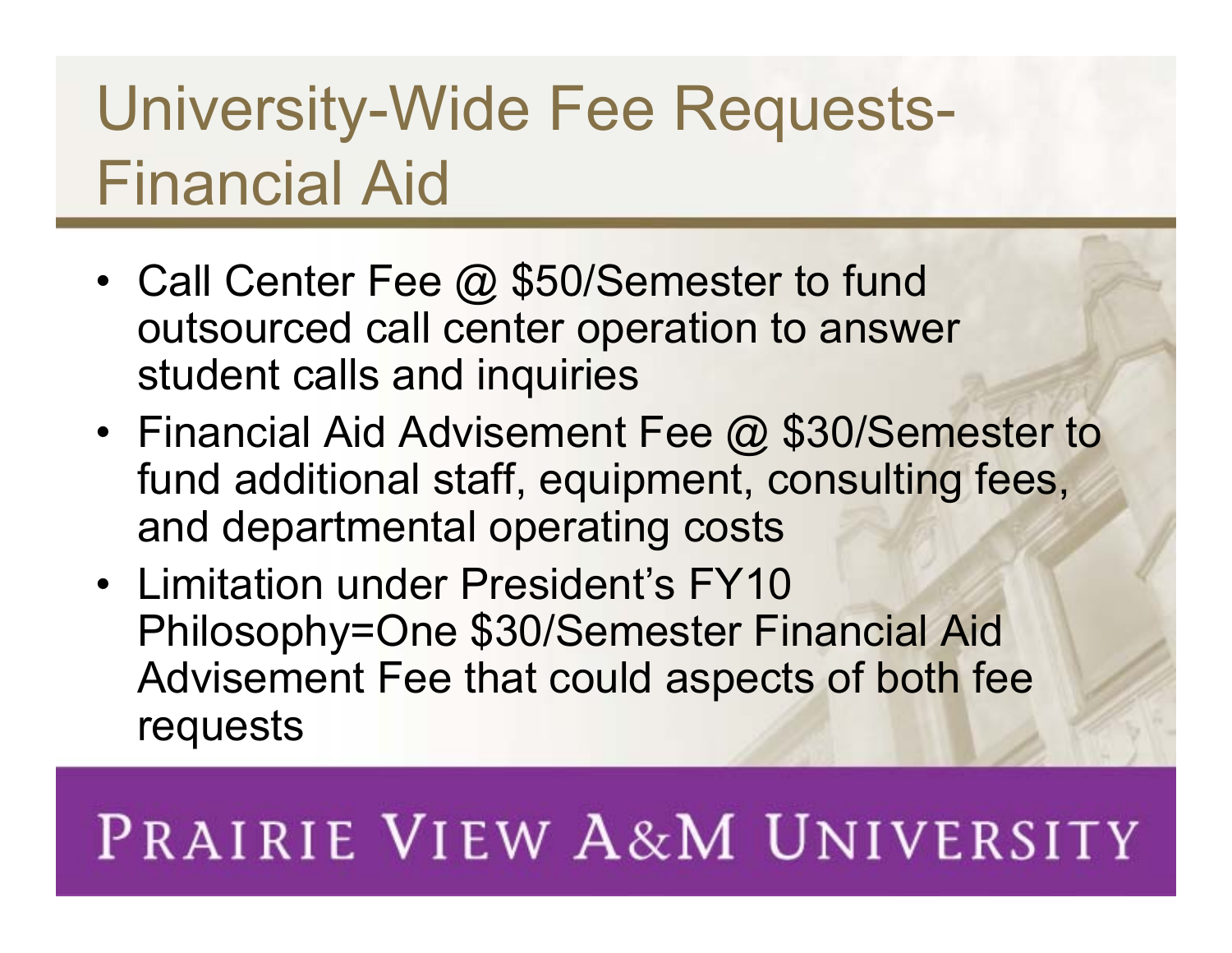#### University-Wide Fee Requests-Health Center Fee

- Departmental Request=\$7/Semester in Fall & Spring and \$5/Summer
- Restitution of fee cut some years ago to avoid loss of critical services
- The System says the limit for this increase will be \$2.50/Semester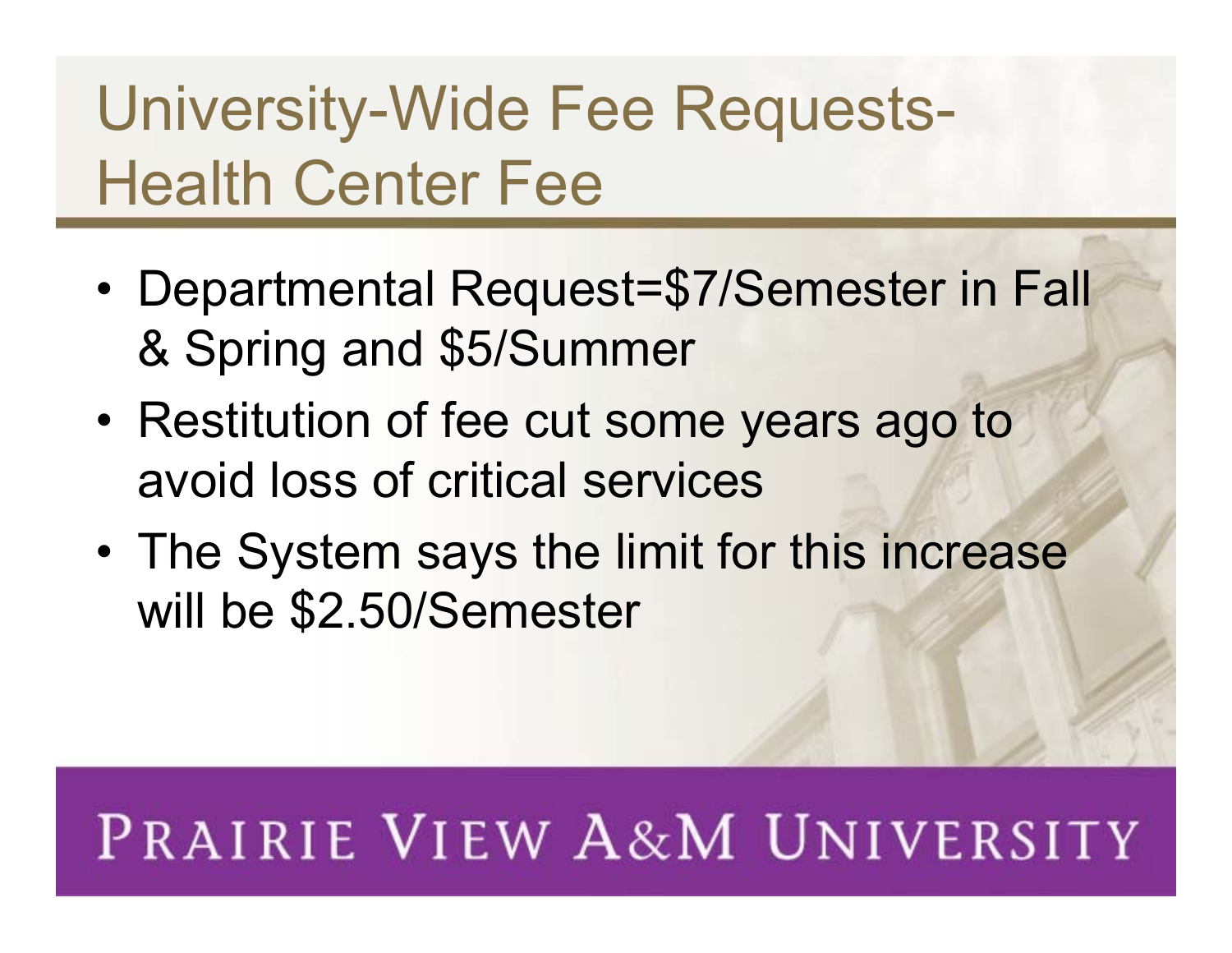## University-Wide Fee Requests-Student Service Fee

- Department Request=Removal of \$150 Cap but no change in \$14/SCH charge
- Last year, student fee allocation process was only able to award funds equal to 50% of the amount requested
- Limitation under President's FY10 Philosophy=Raise the Cap to \$160 which would add an estimated \$200K to the student fee allocation process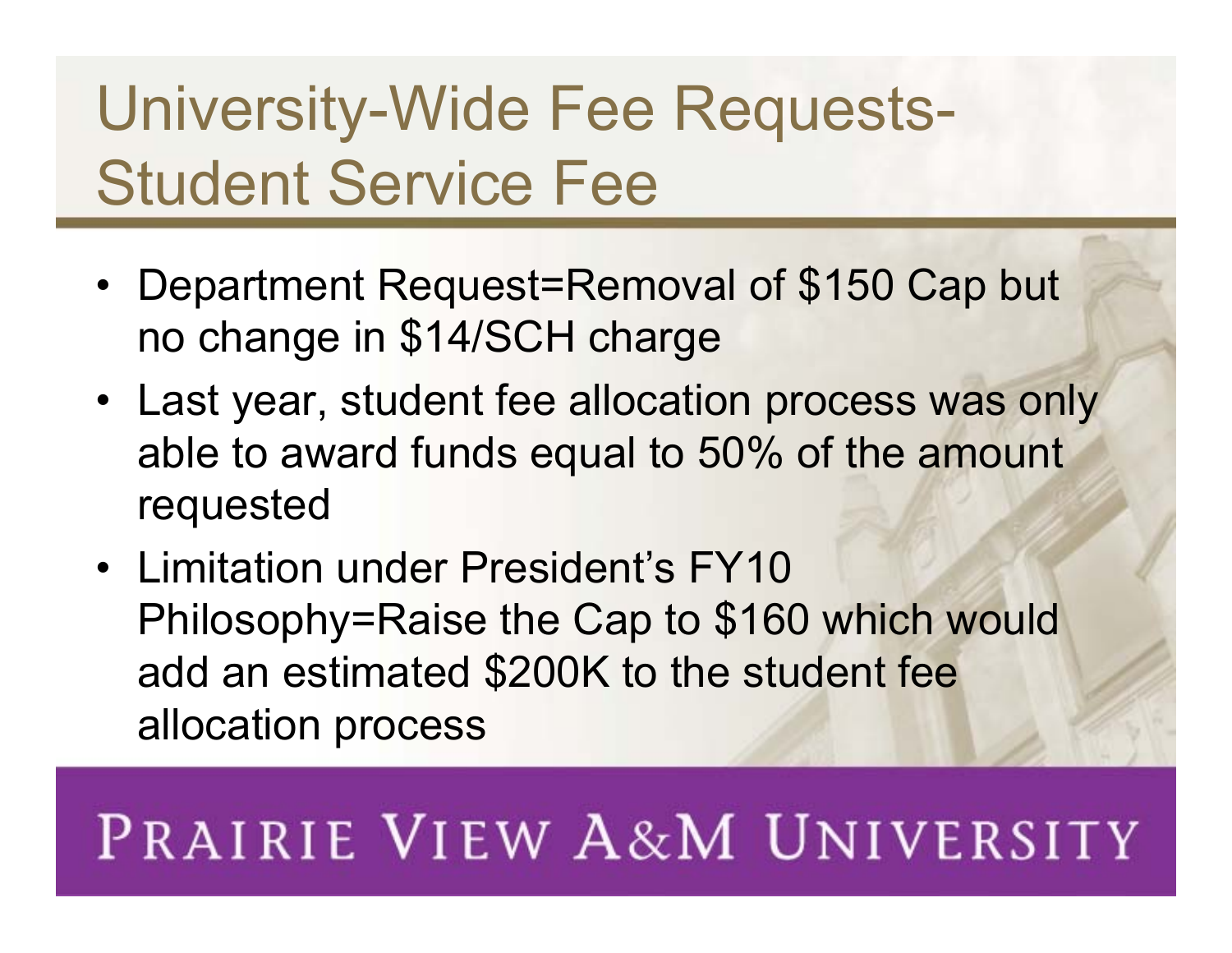## University-Wide Fee Requests-Undergraduate Application Fee

- Departmental Request=\$25/application to fund
	- New Transfer Admissions Counselor
	- Departmental Operating costs
- Limitation under President's FY10 Philosophy=\$10/application to fund most critical needs but limiting total to \$35/application to avoid discouraging applicants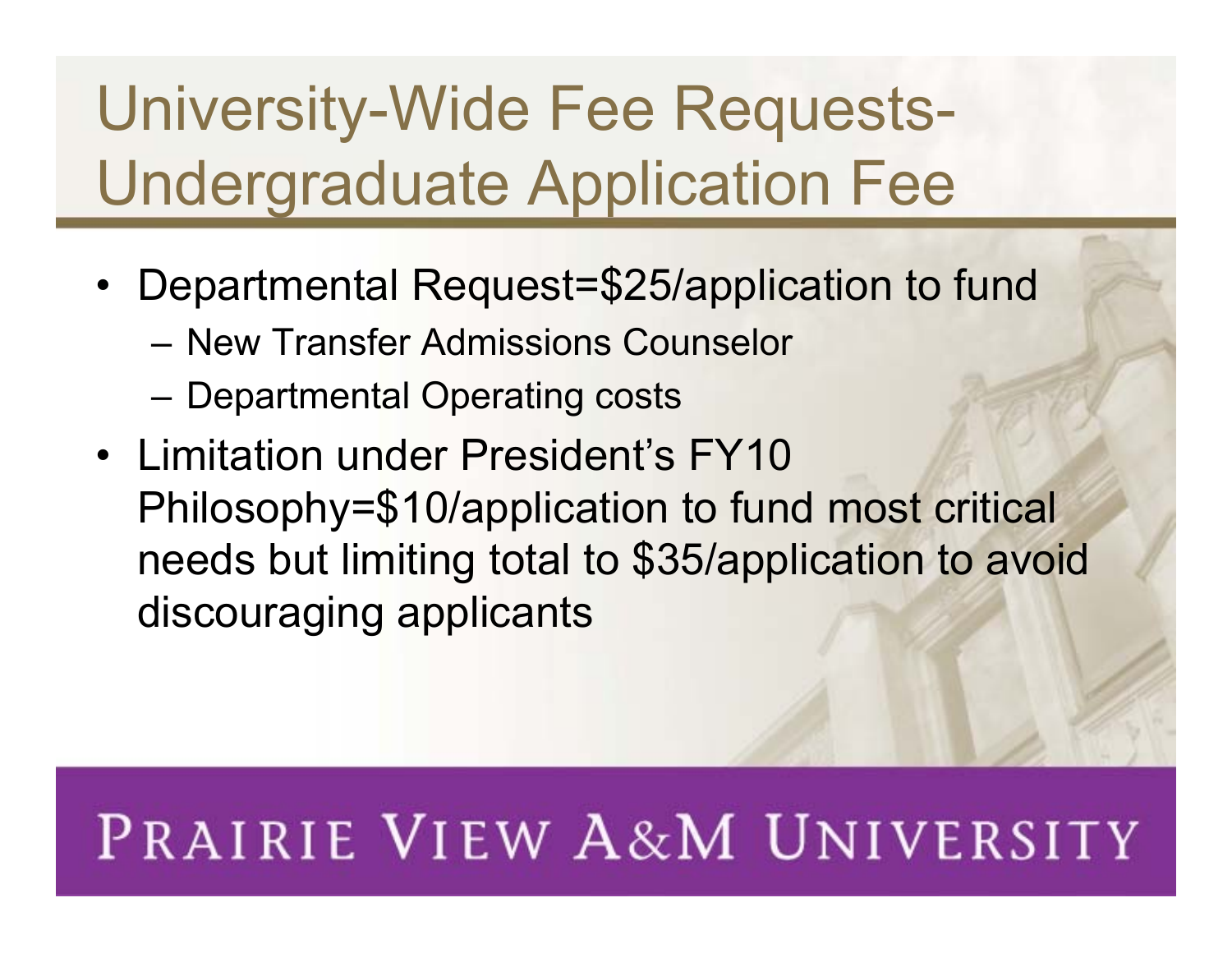# Other Fee Requests

- Already approved by Student Vote:
	- International Student Fee to increase scholarships for studies abroad
	- Recreational Fee but will be limited to \$20/semester under President's FY10 Tuition & Fee Philosophy
- Presidential Denials:
	- College of Business Graduate Incremental Tuition (at maximum)
	- College of Business Student Service Fee (at maximum)
	- Engineering Distance Learning Fee (University already has a Distance Learning Fee)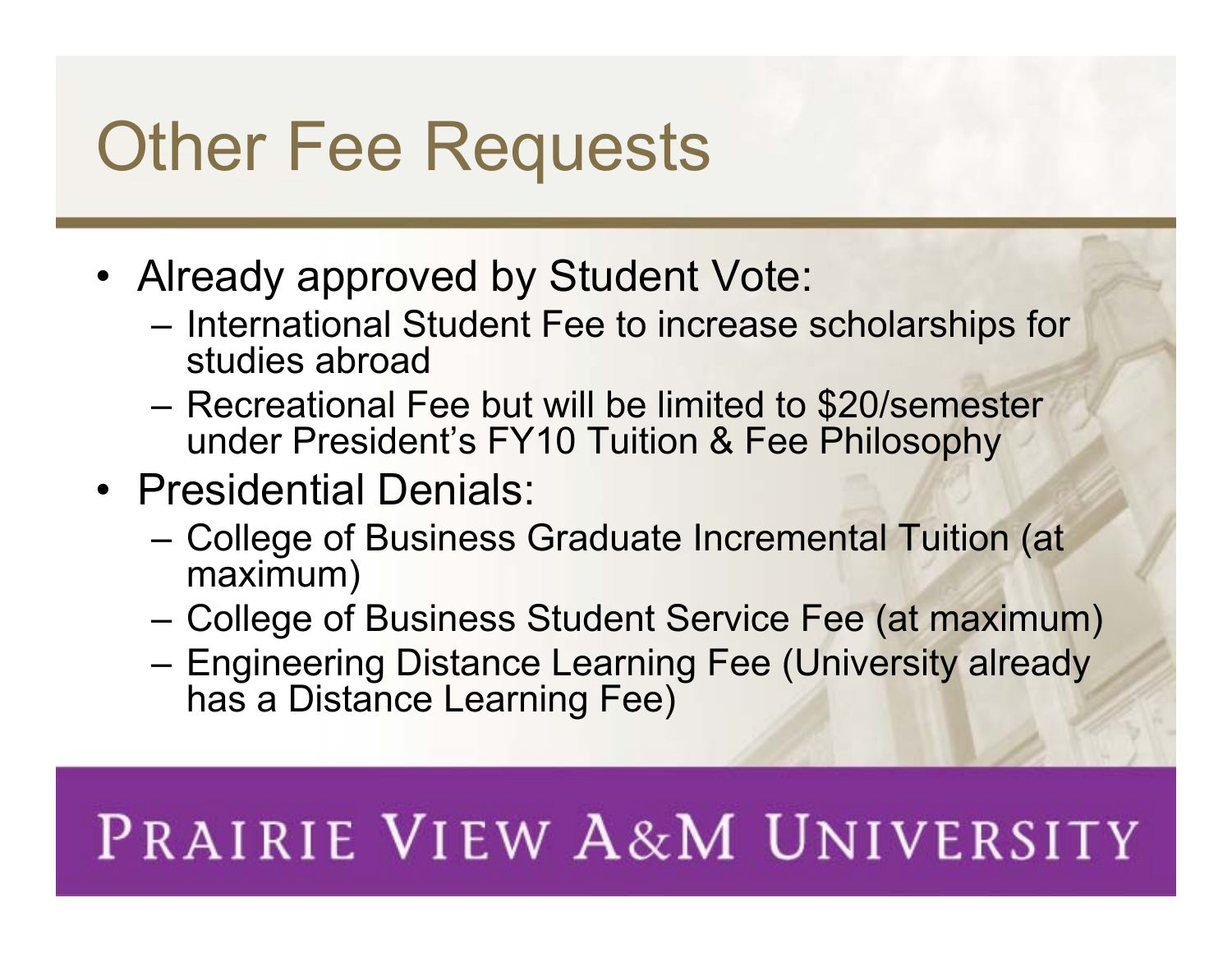# Other Fee Requests

- Departmental Fees:
	- Architecture Course Fees
	- Band Course Fee
	- Physics Course Fee
	- Education Graduate Incremental Tuition
	- Engineering Undergraduate Course Fee
	- Engineering Graduate Course Fee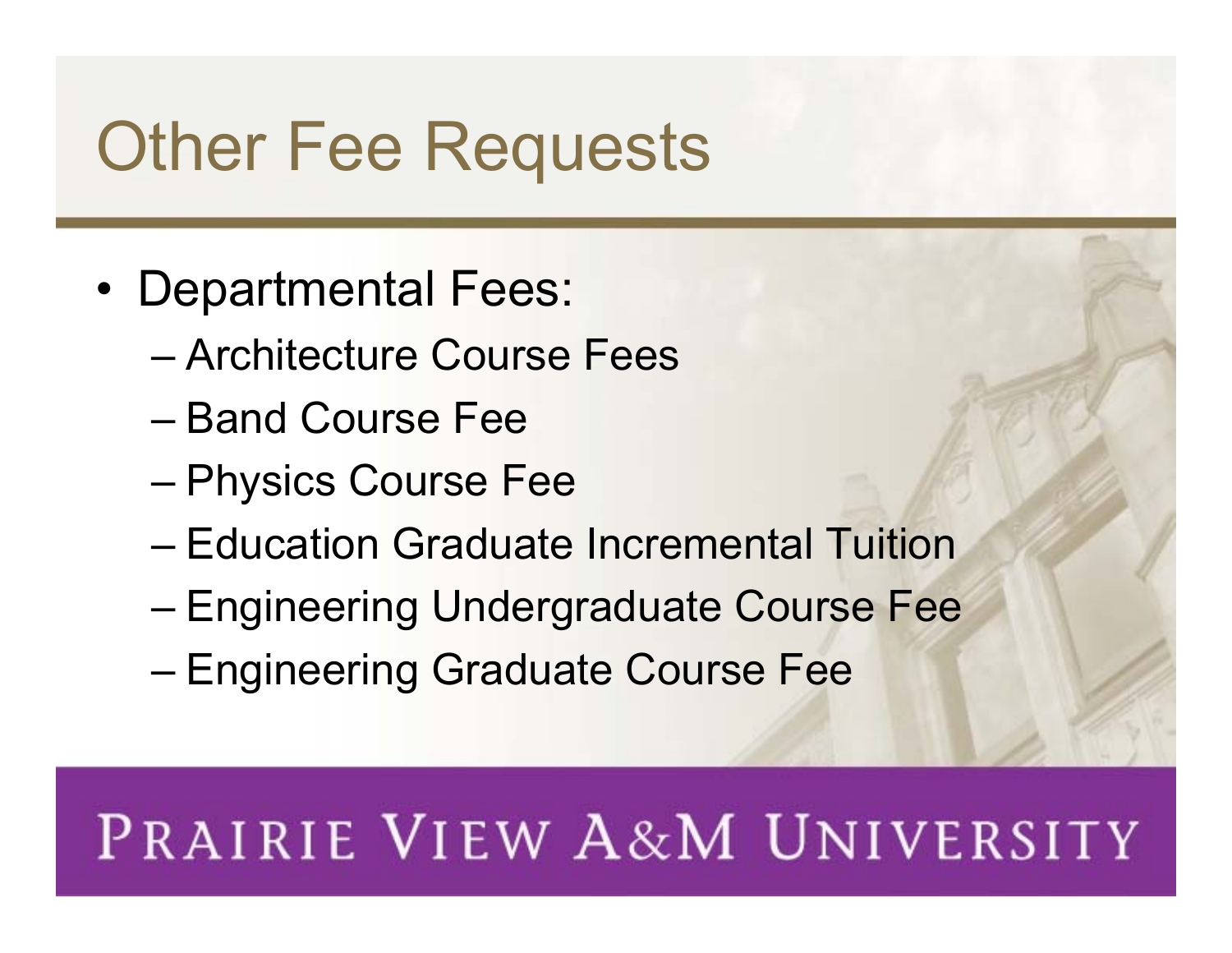# Next Steps

- Public Testimony Tonight
- Student Vote on Athletic Fee and Student Service Fee
- Public Hearing at Board of Regents Meeting
- Fall 2009 Implementation